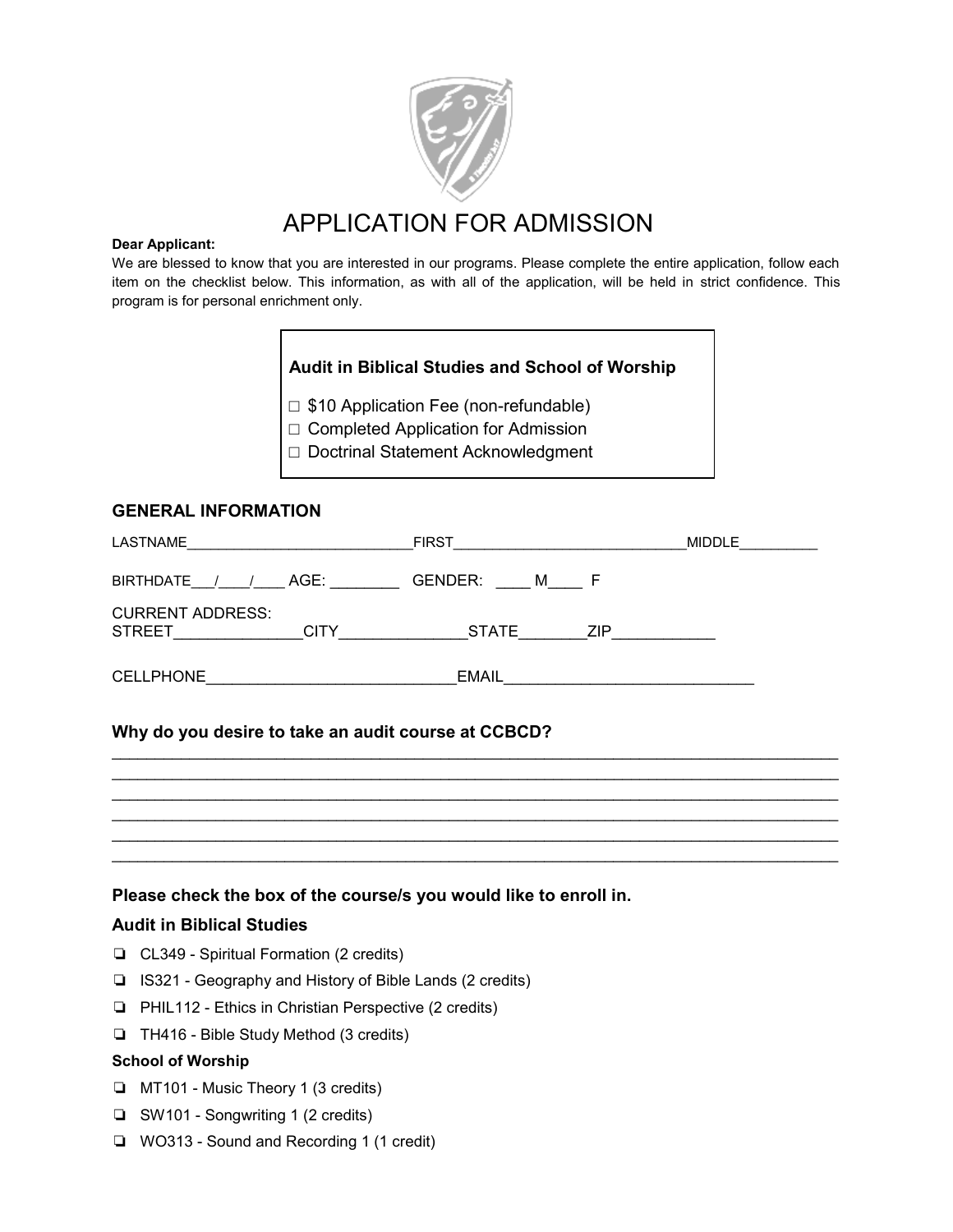

# **DOCTRINAL STATEMENT OF FAITH**

*To the Applicant:* After reading the following Doctrinal Statement of Faith, please complete and return the Acknowledgement form with your application.

The following doctrinal statement of faith governs the teaching at Calvary Chapel Bible College.

#### **I. SCRIPTURE**

We believe the Bible (i.e., the sixty-six books of the Old and New Testaments) is the Word of God, comprises the totality of Holy Scripture, is verbally inspired and inerrant in the original text, remains inerrant and infallible in all its substance, and is sufficient for salvation and sanctification. Therefore, it is the supreme, final, and authoritative standard for faith, theology, and life. We seek to teach the Word of God in such a way that its message can be applied to an individual's life, leading that person to greater maturity in Christ.

#### **II. HISTORICITY**

We believe in the full historicity and perspicuity of the biblical record of primeval history, including the literal existence of Adam and Eve as the progenitors of all people, the literal fall in the Garden of Eden and resultant divine curse on creation, the worldwide cataclysmic deluge, and the origin of the nations and languages at the tower of Babel.

#### **III. GOD**

We believe that the triune God eternally exists in one essence and three distinct persons: Father, Son and Holy Spirit; that He is essentially Spirit, personal, transcendent, sovereign, life, love, truth, almighty, simple (i.e., essentially one without parts), timelessly eternal, unchangeable, wise, just, holy, relational, pure actuality, dynamic, infallible in all things, including His foreknowledge of all future decisions and events, and that He created the heavens and the earth in six literal days.

#### **IV. JESUS CHRIST**

We believe that Jesus Christ is fully God and fully human, possessing two distinct natures which are co-joined in one person; that He was miraculously conceived by the Holy Spirit, born of the virgin Mary, lived a sinless and miraculous life, provided for the atonement of our sins by His vicarious substitutionary death on the Cross, was physically resurrected in the same body that was buried in the tomb by the power of the Holy Spirit; that Jesus Christ physically ascended back to the right hand of God the Father in heaven, and ever lives to make intercession for us. After Jesus ascended to Heaven, the Holy Spirit was poured out on the believers in Jerusalem, enabling them to fulfill His command to preach the gospel to the entire world, an obligation shared by all believers today. (CCBC affirms the Apostle's, Nicene, and Athanasian Creeds).

#### **V. HOLY SPIRIT**

We believe the Holy Spirit is the third person of the Godhead who seals, indwells, sanctifies, baptizes, teaches, empowers, reveals, and guides the believer into all truth. The Holy Spirit gives gifts to whom He wills, which are valid for today, and ought to be exercised within scriptural guidelines. We as believers are to earnestly desire the best gifts, seeking to exercise them in love that the whole Body of Christ might be edified. We believe that love is more important than the most spectacular gifts, and without this love all exercise of spiritual gifts is worthless.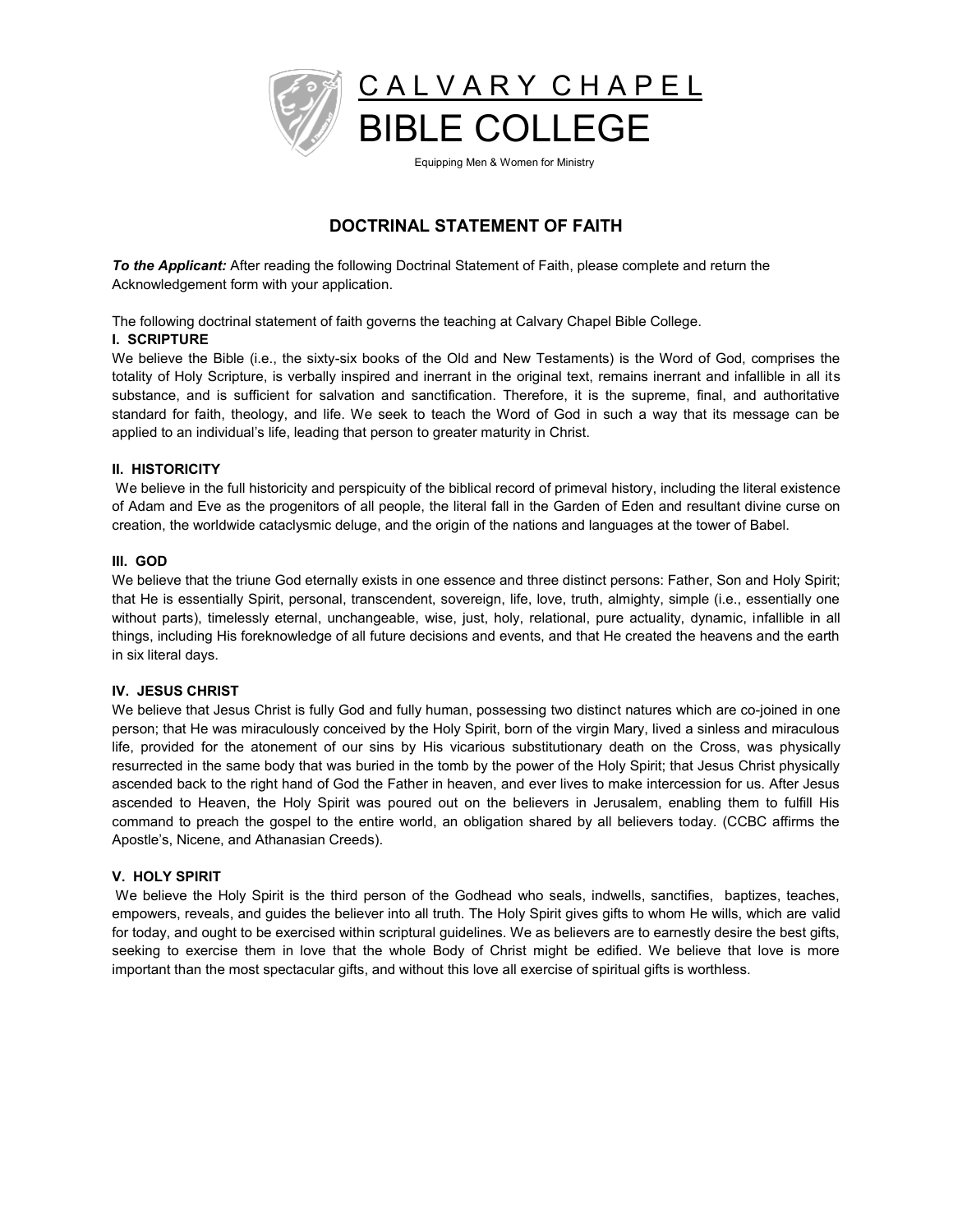#### **VI. MANKIND**

We believe that man is created in the image of God; however, after the fall of Adam and Eve, all people are by nature separated from God and responsible for their own sin, but that salvation, redemption, and forgiveness are offered as a free gift by the Lord Jesus Christ to all based on His grace alone. When a person repents of sin and receives Jesus Christ as personal Savior and Lord, trusting Him to save, that person is immediately born again and sealed by the Holy Spirit, all his/her sins are forgiven, and that person becomes a child of God, destined to spend eternity with the Lord.

#### **VII. SALVATION**

Salvation is initiated, attained, and procured by God through the death of Christ on the cross for our sins and His resurrection from the dead. The salvation Christ offers is available to all, and is received freely by grace alone and through faith in Christ alone, apart from good works, thereby justifying and indwelling the believer.

#### **VIII. THE CHURCH**

The universal Church is an organic body composed of all believers, both living and dead, who have been sealed by the Holy Spirit through faith in Jesus Christ for salvation. The church has the responsibility to worship the Lord and share the good news of Christ's death and resurrection to the world, making disciples, baptizing believers, and teaching them to observe sound doctrine and live a morally pure life. We believe church government should be simple rather than a complex bureaucracy, with the utmost dependence upon the Holy Spirit to lead, rather than on fleshly promotion or worldly wisdom. The Lord has given the church two ordinances which are to continue until He returns — adult baptism by immersion and Holy Communion. Water baptism is not necessary for salvation, and cannot remove sins, but is a picture of the salvation already received by the believer. We believe the only true basis of Christian fellowship is Christ's sacrificial agape love, which is greater than any secondary differences we possess, and without which we have no right to claim ourselves Christians.

#### **IX. WORSHIP**

We believe worship of God should be spiritual. Therefore, we remain flexible and yielded to the leading of the Holy Spirit to direct our worship. We believe worship of God should be inspirational. Therefore, we give great place to music in our worship. We believe worship of God should be intelligent. Therefore, our gatherings are designed with great emphasis upon the teaching of the Word of God that He might instruct us how He should be worshiped. We believe the worship of God should be fruitful. Therefore, we look for His love in our lives as the supreme manifestation that we have been truly worshiping God in spirit and truth.

#### **;. CHRI67¶6 RE78RN**

We await the pre-tribulational rapture of the church and the second coming of Christ which will be physical, personal, visible, and pre-millennial. This motivates us to evangelism, holy living, heart-felt worship, committed service, diligent study of God's Word, and regular fellowship.

#### **XI. ETERNITY**

We believe those who are saved by Jesus Christ will spend eternity with Christ in heaven in a conscious state of blessedness, reward, and satisfaction; that those who do not personally receive the finished work of Christ by faith will spend eternity separated from God in a state of conscious torment.

#### **XII. SATAN**

We believe there is a real personal devil of great malevolence, cunning, and power, who seeks to deceive, tempt, kill, steal and destroy, yet his power is limited by God to only what God permits him to do; that the devil has been defeated positionally at the cross of Christ, and will be defeated practically at Christ's glorious second coming which will eventuate in the permanent quarantine and punishment of the Devil, Beast, and False Prophet, in the lake which burns with fire and brimstone.